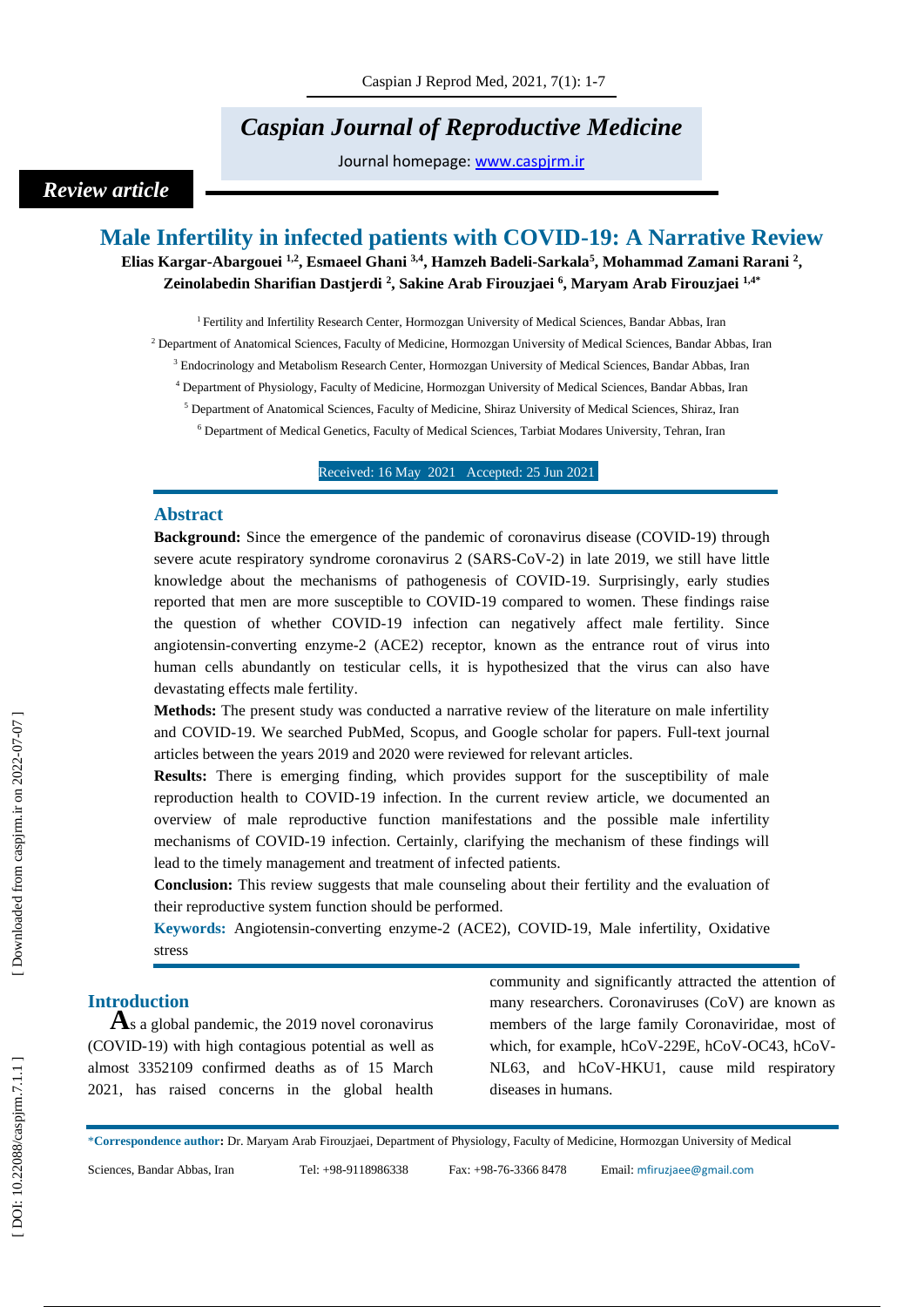But previous studies have shown that three other cases in this family, including syndrome coronavirus 2 (SARS -CoV), Middle East respiratory syndrome coronavirus (MERS -CoV) and COVID -19, can cause acute respiratory syndromes or even death (1, 2). It is interesting that COVID-19, like SARS-CoV, connects to the angiotensin -converting enzyme 2 (ACE2) receptor on the membrane of human cells (3).

It is clear that in order to elucidate the mechanism of action of COVID -19 on male reproductive function, the effects of COVID -19 infection on testicular endocrine function and spermatogenesis should be carefully studied. However, the question arises as to why the prevalence of COVID-19 is significantly higher in men than in women and even it is associated with higher mortality rate. Therefore, in the current review, we discussed the proposed mechanisms by which COVID -19 infection can impair male reproduction health in infected patients with COVID - 19.

#### **Materials & Methods**

The present study was conducted a narrative review of the literature on male infertility and COVID -19. We conducted a comprehensive search through PubMed, Scopus, and Google scholar for papers published in 2019 and 2020 using the following keywords: COVID - 19, male infertility, angiotensin - converting enzymes 2, and oxidative stress.

#### **Results**

Recent findings suggest that ACE2 is preponderantly expressed in spermatogonia, Leydig, and sertoli cells (4). The results of a retrospective study of 1,099 infected cases with COVID -19 showed that about 60% of patients were male and that 55% of them were fertile by age (49  $\sim$  15 years) (5). Based on the evidences, concerns raised about the negative effects of the COVID -19 on the male reproductive function.

The question is whether SARS-CoV-2 is present in semen or not. There are conflicting opinions on this. A recent study reported that SARS -CoV -2 was found in semen samples from infected men (15.8%) and was even found in 8.7% of patients in the recovery phase (4). However, two other reports have shown that SARS -CoV -2 is not present in semen samples from male patients with COVID -19 during the recovery period (6, 7). In addition, it is important that viral



infection associated with fever can have devastating effects on the male reproductive system in a variety of mechanisms through factors such as fever, inflammation, hypoxia, or even the use of medications during the treatment. The results of an autopsy of six patients who died of COVID -19 disease presented evidence of orchitis, although no COVID -19 virus was found in the testes (8).

Clinical manifestations in patients diagnosed with COVID -19 may range from common symptoms such as mild fever or dry cough to pneumonia as well as a wide range of multi -organ dysfunction (2, 9). Because the virus can reach the host cell by binding to the ACE2 receptor, it is expected that tissue cells that express ACE2 receptors on their own surface will be more susceptible to COVID -19 infection (10). The established ACE2 receptors are expressed in multiple tissues including lungs, brain, kidneys, testis and many others tissues (10 -13). Interestingly, one of the major concerns about the pathogenicity of COVID -19 is the potential for negative effects of this virus on male reproductive function in patients with COVID -19.

#### **Discussion**

There are conflicting views on the hypothesis that COVID -19 disease, which originates from SARS -CoV - 2, leads to dysfunction of the male reproductive system. Based on the previous reports about the virus' ability to enter host cells, the hypothesis that COVID - 19 affects the male reproductive system has been strengthened. Since similar to the rest of SARS -CoV viruses, COVID -19 can also infect target cells via the interaction between the its viral spike (S) protein, ACE2 and transmembrane serine protease (TMPRSS2) (14, 15). It is interesting that both ACE2 and TMPRSS2 are expressed in multiple tissues including the male genitourinary system. However, it has been shown that there is a more limited expression of these receptors in the testes (16). But with this evidence, there is a concern that the SARS-CoV-2 virus could be transmitted through sexual intercourse and affect male fertility in the long -term. There have been conflicting reports of the presence of SARS-CoV-2 in the semen of infected patients with COVID -19. A recent report found that this virus was found in semen samples from 34 men with a mean age of 42.2 years. Among them, 18 men were in the recovery phase from SARS-CoV-2 infection, 2 men had with acute COVID-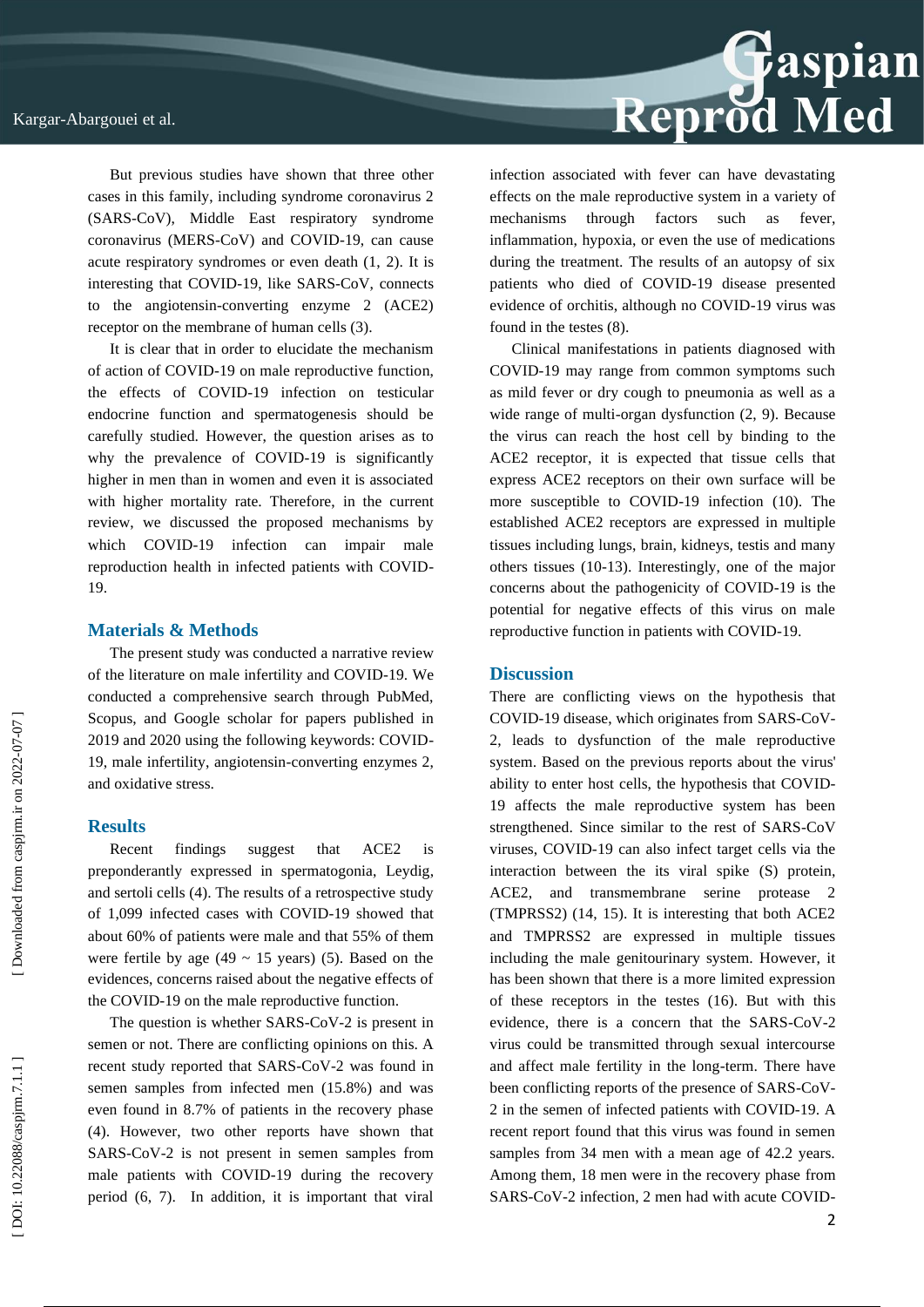

Reports from Holtman et al. on the effect of COVID - 19 infection on semen parameters showed that among the participants who had moderate SARS -CoV -2 infection, semen parameters such as sperm concentration, total sperm count, and progressive motility showed a significant decrease compared to the parameters of the control group (22). These results largely suggest that COVID -19 infection may have negative effects on spermatogenesis in patients with moderate COVID -19 -related symptoms. In addition, the total number of motile sperm was significantly lower in participants who had fever. Also, other factors including sperm concentration and sperm count tended to decrease in these participants, but the results were not statistically significant.



Due to the incompleteness of the above -mentioned studies based on the reports that have been published so far, the small number of people examined, short follow -up time, and failure to examine semen samples before COVID -19 infection, it will be difficult to make a definitive assessment of the negative effects of the virus on sperm parameters. On the other hand, it is doubtful that the observed results are due to the effects of antiviral drugs such as hydroxychloroquine used during the treatment (17).

Previous studies have shown that other viruses, including HIV, Epstein -Barr, hepatitis, papilloma and mumps can present orchitis as a clinical manifestation, which can eventually direct to male infertility and even testicular tumors (8). An autopsy study of six male patients with the virus who died showed that the virus could lead to orchitis. The pathological results of six patients in this study showed spermatogenic cell apoptosis, germ cell destruction, low or no sperm in the spermatogenic epithelium, increase in basement membrane thickness and leukocyte infiltration in all six patients. Based on these findings, it can be claimed that the testes are affected in the COVID -19 disease (8). A recent study to evaluate gonadal function in 81 infected men with COVID -19 found that the ratio of testosterone to luteinizing hormone (T to LH) in people with COVID -19 was significantly higher than that of the healthy group. Serum T to LH ratio is a known criterion for male gonadal function. The results of this study indicated that SARS -CoV -2 had dysfunction of the gonads (23).

Several studies have shown that men are more likely to be infected with the COVID -19 than women. These studies have also reported that COVID -19 may adversely affect the male reproductive system, leading to male infertility (5, 24). Also, a recent cohort study from the United Kingdom on about 20,000 infected patients with COVID -19 has shown that about 60% of cases were male. Therefore, gender was identified as a risk factor for COVID -19 disease (25). The confirmation of these results in another study, a systematic review of recently published reports, found that men were more likely than women to develop COVID -19 complications and even had higher mortality rates (26). It is worth mentioning that most of these men were in their reproductive age and that their reproductive ability may have been affected as a result.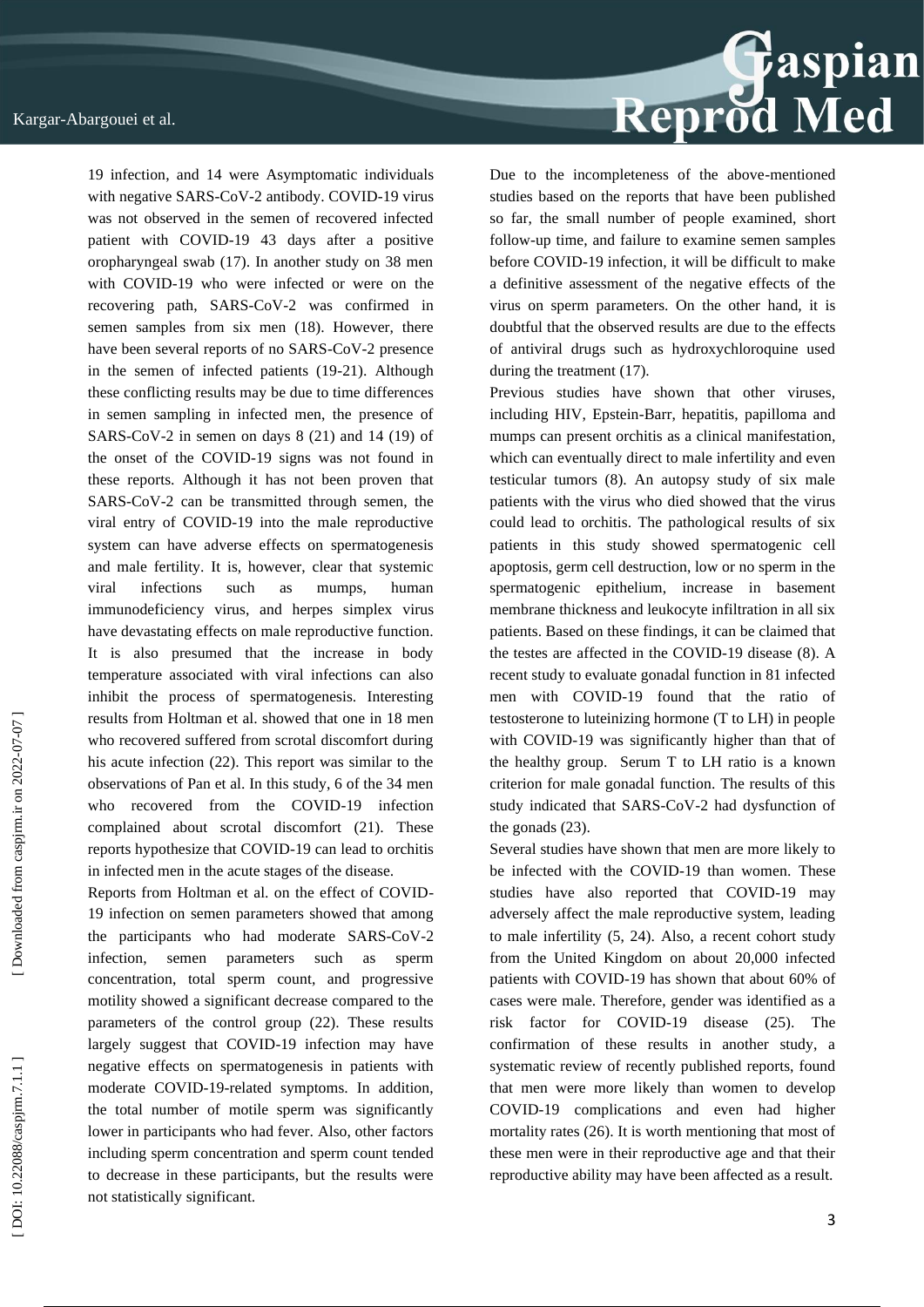On the other hand, COVID -19 is associated with fever, which may lead to impaired spermatogenesis. It has also been shown that elevated body temperature in viral diseases has a negative effect on sperm parameters (27). Previous studies have reported that sperm count and total motility in patients with COVID - 19 decreased significantly on days 15, 37 after the fever period (27). Another study also showed that sperm DNA fragmentation and changes in sperm nuclear protein composition occurred after the fever period (28).

Studies have shown that SARS-CoV-2, like other viruses in the SARS -CoV family, infects host cells with the ACE2 receptor and TMPRSS2. In addition to lung epithelial cells, ACE2 is also expressed in other tissues such as the kidneys and bladder (11, 29, 30). It is worth noting that the testes showed the highest expression of ACE2 receptor (11). Excessive expression of ACE2 in the testicular cells raises the concern that COVID -19 could easily infect testicular cells and eventually cause damage. Wang et al., in a study to investigate the vulnerability of different testicular cells to SARS -CoV viruses, studied single cell ACE2 receptor expression in different human testicular cells. The results showed that ACE2 expression was much higher in spermatogonia, leyding, and Sertoli cells, while spermatocytes and spermatids showed very little expression (4). TMPRSS2 expression is similar to ACE2, except that TMPRSS2 was high in spermatogonia and spermatids. Interestingly, ACE2 - expressing spermatogonia cells are responsible for expressing genes that are also essential for virus reproduction and transmission, while Leydig and Sertoli cells expressing ACE2 are responsible for expressing genes involved in cell junctions and cell immunity.

Based on these findings, it can be concluded that COVID -19 can have negative effects on testicular cells as well as spermatogenesis growth. One study evaluated the function of the male gonads following COVID-19 disease. The results showed that testosterone (T) levels did not differ significantly between the affected and healthy groups. In addition to testosterone, luteinizing hormones (LH) and follicle stimulating hormone (FSH) were also examined. The results demonstrated that in the group of infected patients with COVID -19, the ratio of T to LH and the ratio of FSH to LH showed a significant decrease



compared to the healthy group (23). These results could indicate the effect of COVID -19 on the testicular ability to produce sex hormones. However, more detailed research is needed to determine definitively the effects of this virus on testicular ability. Previous studies have shown that SARS -CoV can lead to orchitis (8). Given this similarity, it can be claimed that COVID -19 also has this manifestation in infected men. However, there are several mechanisms by which SAR -CoV2 can impair male reproductive functions. Previous studies have shown that the virus is able to activate oxidative stress -sensitive pathways through inflammatory reactions, thus leading to oxidative stress (OS), which has been shown to be a common pathological pathway for dysfunction many physiological mechanisms. It is well -established that the male reproductive system is highly sensitive to OS induced damage, as OS can be mediated through a variety of mechanisms, including intracellular oxidative damage to spermatozoa through sperm membrane lipid peroxidation, sperm DNA damage, and developing apoptotic pathways on sperm, which have negative effects on both its quality and morphology (31, 32). Previous studies have shown that SARS -CoV infections cause severe production of reactive oxygen species (ROS), which may induce the nuclear factor kappa -light chain -enhancer of activated B cells (NF κB) -toll -like receptor (mostly TLR -4). These factors lead to increased secretion of cytokines, leading to an intensification of inflammatory responses (33). According to previous discussions, COVID -19 disease can cause orchitis and can also lead to oxidative stress through the mechanisms discussed. In addition to all these pathological mechanisms,  $-CoV-2$ infection causes psychological distress, which, in turn, can activate oxidative stress (34). On the other hand, drug therapy for COVID -19 includes antiviral drugs such as ribavirin, which have been shown to cause the disruption of male reproductive ability through a variety of pathways, including the induction of the oxidative stress, decreased serum testosterone levels, impaired spermatogenesis (35, 36). Previous studies have demonstrated that the therapeutic use of ribavirin can reduce sperm count (37) and increase sperm DNA fragmentation, (38) which continues for up to 8 months after stopping the treatment (34, 39).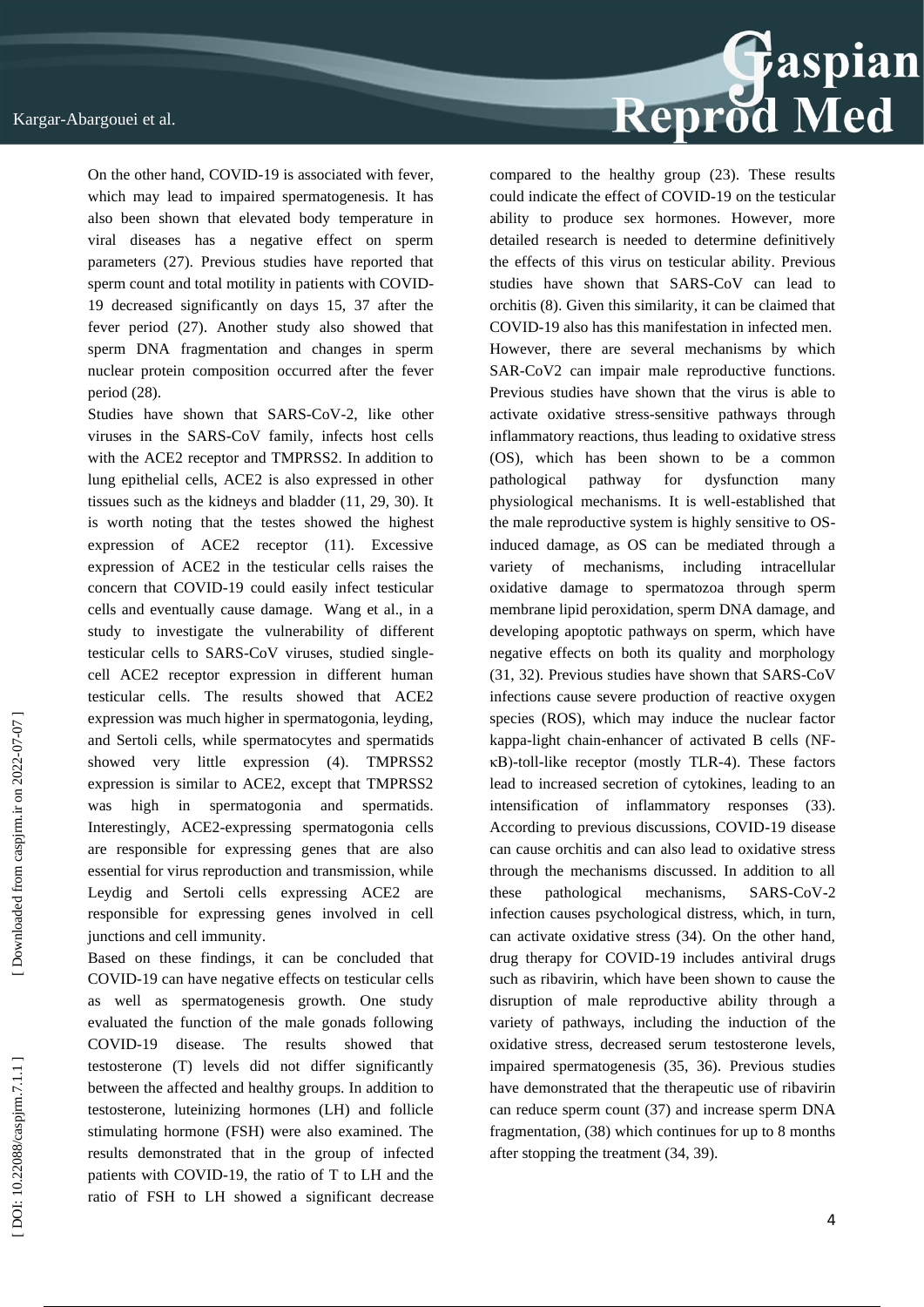

### **Conclusion**

Although respiratory manifestations are the most common clinical sign of COVID -19, given the importance of fertility, the manifestations of the COVID -19 on the male reproductive system should be further investigated. It should be noted that the blood testicular barrier is not immune to COVID -19, and that the dysfunction of the gonads is associated with abnormal levels of sex hormones. Therefore, male patients of childbearing age should be counseled about their fertility and the evaluation of their reproductive system function.

#### **Acknowledgements**

This study was sponsored by a grant [grant no. 990400] from Research Vice-Chancellor of Hormozgan University of Medical Science.

#### **Conflicts of Interest**

The authors of this manuscript declare no conflicts of interest related to this article.

#### **References**

- 1. Corman V, Lienau J, Witzenrath M. Coronaviruses as the cause of respiratory infections. Der Internist. 2019;60(11):1136 -1145.
- 2. Huang C, Wang Y, Li X, Ren L, Zhao J, Hu Y, et al. Clinical features of patients infected with 2019 novel coronavirus in Wuhan, China. Lancet. 2020;395(10223):497 -506.
- 3. Magrone T, Magrone M, Jirillo E. Focus on receptors for coronaviruses with special reference to angiotensin -converting enzyme 2 as a potential drug target -a perspective. Endocrine, Metabolic & Immune Disorders -Drug Targets. 2020;20(6):807 - 811.
- 4. Wang W, Xu Y, Gao R, Lu R, Han K, Wu G, et al. Detection of SARS -CoV -2 in different types of clinical specimens. Jama. 2020;323(18):1843 -1844.
- 5. Guan W -j, Ni Z -y, Hu Y, Liang W -h, Ou C -q, He J x, et al. Clinical characteristics of coronavirus disease 2019 in China. N Engl J Med. 2020;382(18):1708 -1720.
- 6. Pan F, Xiao X, Guo J, Song Y, Li H, Patel DP, et al. No evidence of SARS -CoV -2 in semen of males recovering from COVID-19. Fertil Steril. 2020;113(6):1135 -9.
- 7. Song C, Wang Y, Li W, Hu B, Chen G, Xia P, et al. Absence of 2019 novel coronavirus in semen and testes of COVID -19 patients. Biol Repro d. 2020;103(1):4 -6.
- 8. Xu J, Qi L, Chi X, Yang J, Wei X, Gong E, et al. Orchitis: a complication of severe acute respiratory syndrome (SARS). Biol Reprod. 2006;74(2):410 - 416.
- 9. Chen T, Wu D, Chen H, Yan W, Yang D, Chen G, et al. Clinical characteristics of 113 deceased patients with coronavirus disease 2019: retrospective study. BMJ. 2020;368:m1295.
- 10. Zou X, Chen K, Zou J, Han P, Hao J, Han Z. Single -cell RNA -seq data analysis on the receptor ACE2 expression reveals the potential risk of different human organs vulnerable to 2019-nCoV infection. Front Med. 2020:1 -8.
- 11. Fan C, Lu W, Li K, Ding Y, Wang J. ACE2 expression in kidney and testis may cause kidney and testis infection in COVID -19 patient. Front Med (Lausanne). 2021; 7:563893
- 12. Mao L, Jin H, Wang M, Hu Y, Chen S, He Q, et al. Neurologic manifestations of hospitalized patients with coronavirus disease 2019 in Wuhan, China. JAMA neurology. 2020;77(6):683 - 690.
- 13. Davoodian N, Arab Firouzjaei M, Negahi A. Neurological Involvement of Patients with COVID - 19: Proposed neuroinvasive mechanisms and management. Hormozgan Medical Journal (HMJ). 2020;24(4):107977 .
- 14. Ding Y, He L, Zhang Q, Huang Z, Che X, Hou J, et al. Organ distribution of severe acute respiratory syndrome (SARS) associated coronavirus (SARS ‐CoV) in SARS patients: implications for pathogenesis and virus transmission pathways. The Journal of Pathology: J Pathol. 2004;203(2):622 - 630.
- 15. Fu Y, Cheng Y, Wu Y. Understanding SARS -CoV 2-mediated inflammatory responses: from mechanisms to potential therapeutic tools. Virol Sin. 2020:1 -6.
- 16.Batiha O, Al ‐Deeb T, Al ‐zoubi Ea, Alsharu E. Impact of COVID-19 and other viruses on reproductive health. Andrologia. 2020; 52(9): e13791.
- 17. Nora H, Philippos E, Marcel A, Cornelius D, Dunja B-B, Ortwin A, et al. Assessment of SARS-CoV-2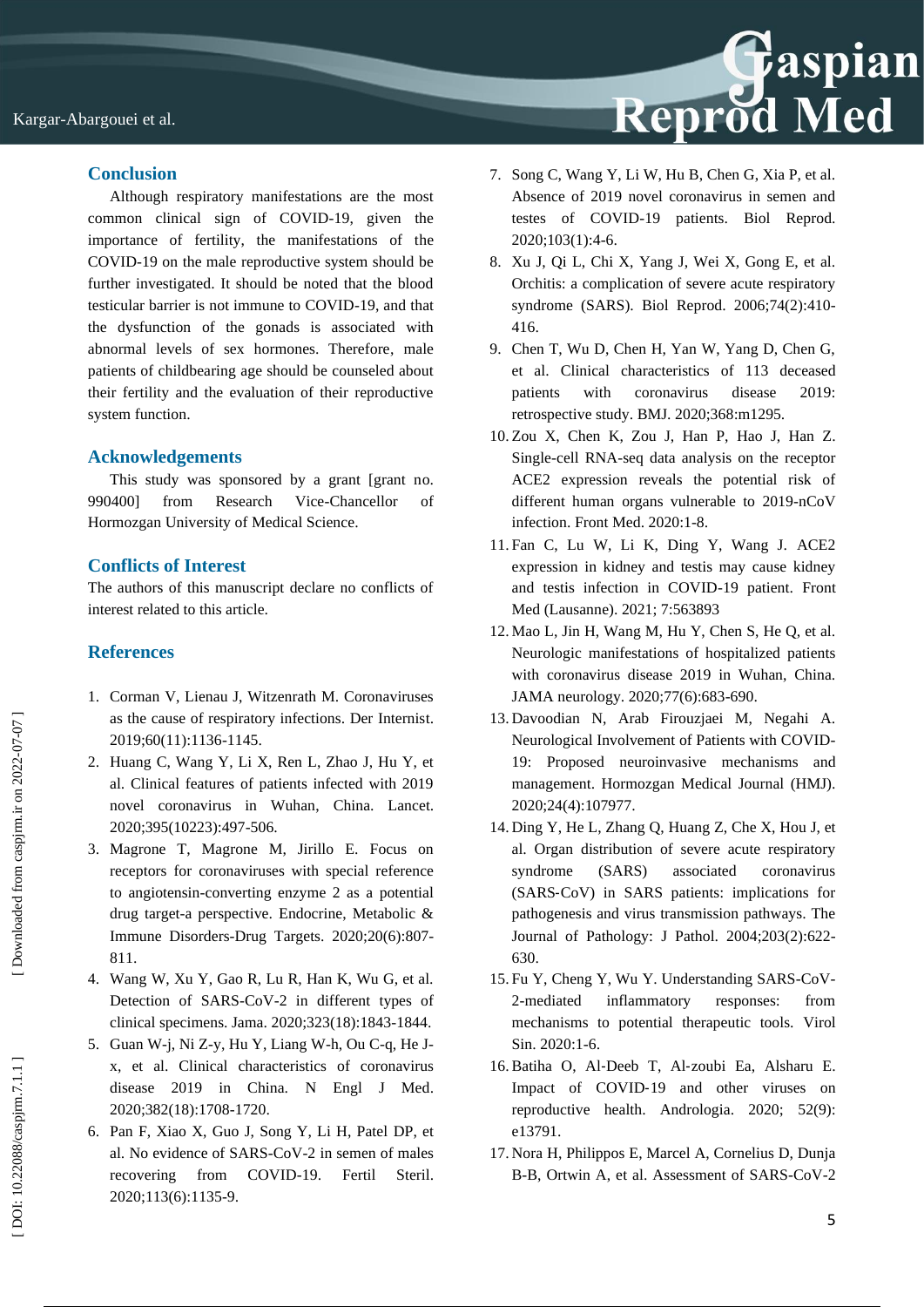in human semen -a cohort study. Fertil Steril. 2020. 114(2):233 -238 .

- 18. Li D, Jin M, Bao P, Zhao W, Zhang S. Clinical characteristics and results of semen tests among men with coronavirus disease 2019. JAMA network open. 2020;3(5): e208292 -e.
- 19. Song C, Wang Y, Li W, Hu B, Chen G, Xia P, et al. Absence of 2019 novel coronavirus in semen and testes of COVID -19 patients. Biol Reprod. 2020;103(1):4 -6.
- 20. Paoli D, Pallotti F, Colangelo S, Basilico F, Mazzuti L, Turriziani O, et al. Study of SARS - CoV -2 in semen and urine samples of a volunteer with positive naso -pharyngeal swab. J Endocrinol Invest. 2020;43(12):1819 -1822.
- 21. Pan F, Xiao X, Guo J, Song Y, Li H, Patel DP, et al. No evidence of severe acute respiratory syndrome –coronavirus 2 in semen of males recovering from coronavirus disease 2019. Fertil Steril. 2020;113(6):1135 -1139.
- 22. Holtmann N, Edimiris P, Andree M, Doehmen C, Baston -Buest D, Adams O, et al. Assessment of SARS -CoV -2 in human semen —a cohort study. Fertil Steril. 2020;114(2):233 -238.
- 23. Ma L, Xie W, Li D, Shi L, Mao Y, Xiong Y, et al. Effect of SARS-CoV-2 infection upon male gonadal function: A single center -based study. MedRxiv. 2020 . Jan 1.
- 24. Livingston E, Bucher K. Coronavirus disease 2019 (COVID -19) in Italy. JAMA. 2020;323(14):1335 .
- 25. Docherty AB, Harrison EM, Green CA, Hardwick HE, Pius R, Norman L, et al. Features of 16,749 hospitalised UK patients with COVID -19 using the ISARIC WHO Clinical Characterisation Protocol. Preprint from medRxiv, 28 Apr 2020
- 26. Serge R, Vandromme J, Charlotte M. Are we equal in adversity? Does Covid -19 affect women and men differently? Maturitas. 2020 ;138:62 -8.
- 27. Sergerie M, Mieusset R, Croute F, Daudin M, Bujan L. High risk of temporary alteration of semen parameters after recent acute febrile illness. Fertil Steril. 2007; 88(4):970. e1-. e7.
- 28. EVENSON DP, JOST LK, CORZETT M, BALHORN R. Characteristics of human sperm chromatin structure following an episode of influenza and high fever: a case study. J Androl. 2000;21(5):739 - 746 .

29. Wang C, Pan R, Wan X, Tan Y, Xu L, Ho CS, et al. Immediate psychological responses and associated factors during the initial stage of the 2019 coronavirus disease (COVID - 19) epidemic among the general population in China. Int J Env Res Pub He. 2020;17(5):1729.

Reprod Med

- 30. Tipnis SR, Hooper NM, Hyde R, Karran E, Christie G, Turner AJ. A human homolog of angiotensin converting enzyme cloning and functional expression as a captopril-insensitive carboxypeptidase. J Biol Chem. 2000;275(43): 33238 -33243.
- 31. Dutta S, Majzoub A, Agarwal A. Oxidative stress and sperm function: A systematic review on evaluation and management. Arab J Urol. 2019; 17(2):87 -97.
- 32. Sengupta P, Dutta S. Does SARS CoV -2 infection cause sperm DNA fragmentation? Possible link with oxidative stress. Eur J Contracept Reprod Health Care. 2020;10(13625187.2020):1787376.
- 33. Delgado -Roche L, Mesta F. Oxidative stress as key player in severe acute respiratory syndrome coronavirus (SARS -CoV) infection. Archives of medical research. 2020.
- 34. Li Z, Liu T, Yang N, Han D, Mi X, Li Y, et al. Neurological manifestations of patients with COVID-19: potential routes of SARS-CoV-2 neuroinvasion from the periphery to the brain. Front Med. 2020:1 -9.
- 35. Almasry SM, Hassan ZA, Elsaed WM, Elbastawisy YM. Structural evaluation of the peritubular sheath of rat's testes after administration of ribavirin: a possible impact on the testicular function. Int J Immuno Path Ph. 2017;30(3):282 - 296.
- 36. Narayana K, D'Souza UJ, Rao KS. Ribavirin induced sperm shape abnormalities in Wistar rat. Mutat Res Genet Toxicol Environ Mutagen. 2002;513(1 -2):193 -196.
- 37.Bukhari SA, Ahmed MM, Anjum F, Anwar H, Naqvi SAR, Zahra T, et al. Post interferon therapy decreases male fertility through gonadotoxic effect. Pak J Pharm Sci. 2018;31(4 (Supplementary)): 1565 -1570.
- 38. Anifandis G, Messini CI, Daponte A, Messinis IE. COVID -19 and fertility: A virtual reality. Reprod Biomed Online. 2020;41(2):157 -15 9 .
- 39. Pecou S, Moinard N, Walschaerts M, Pasquier C, Daudin M, Bujan L. Ribavirin and pegylated